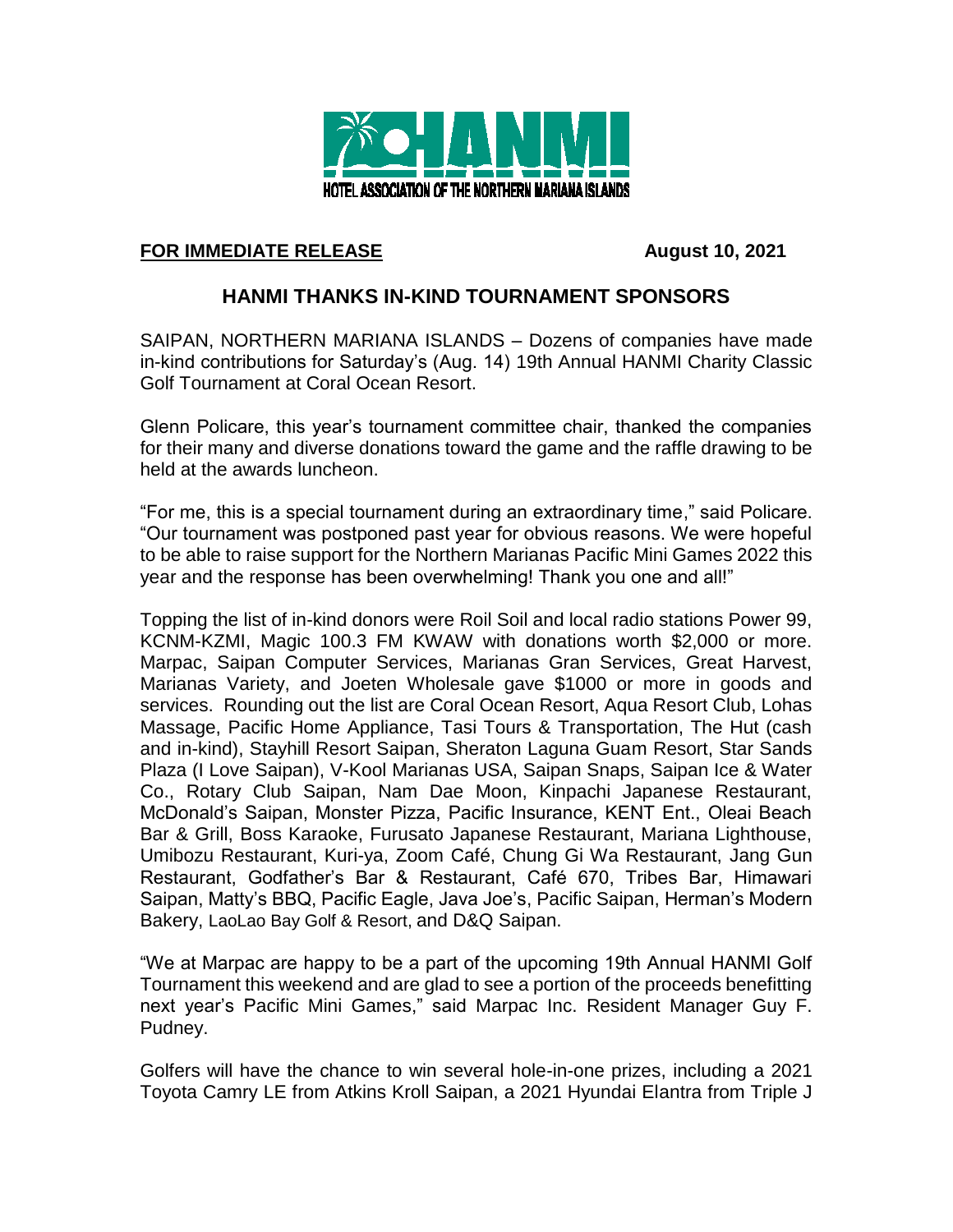Motors, and a 2021 Nissan Kicks from Joeten Motors Company, and \$10,000 cash from United Equipment Rental.

The tournament fee of \$140.00 includes green fee and the awards luncheon, and registration forms are available at www.saipanhotels.org. For an additional \$30.00, players may also compete for optional play cash and prizes, including Longest Drive (Male and Female), Accurate Drive, and four chances for Nearest to the Pin. Showtime is 6:00 a.m. and the tournament will start at 7:00 a.m. An awards presentation and raffle will be held immediately following the tournament at Coral Ocean Resort.

Deluxe Package Sponsors are Bridge Capitol LLC and Pacific Eco Laundry. Superior Package Sponsors are GrandVrio Resort Saipan, Saipan World Resort, Kanoa Resort Saipan, IT&E, Kautz Glass and Shirley's Coffee Shop. VIP Package Sponsors are Armatech, Ben's International Corp., Chung Nam Corp., Chong's Corporation, Dial Rent to Own, DOCOMO Pacific Saipan, Ernst and Young, Ina's Kitchen, the Japan Saipan Travel Association, Kensington Saipan Hotel, Pacific Islands Club Saipan, Pacific Saipan and Art Man Environment Corp. The tournament is also supported by numerous other cash sponsors.

For more information, contact Tournament Chairman Glenn Policare at glenn\_policare@kanoaresort.com or visit [www.facebook.com/HANMI670.](http://www.facebook.com/HANMI670)



Marpac Resident Manager Guy Pudney, donates close to \$2,000.00 in drinks and merchandise on August 5th for the 19<sup>th</sup> Annual HANMI Charity Classic Golf Tournament slated for Aug. 14, 2021, at Coral Ocean Resort in Saipan. From left, Pudney, tournament committee member chairman Glenn Policare, and MARPAC Sales Manager James Lee.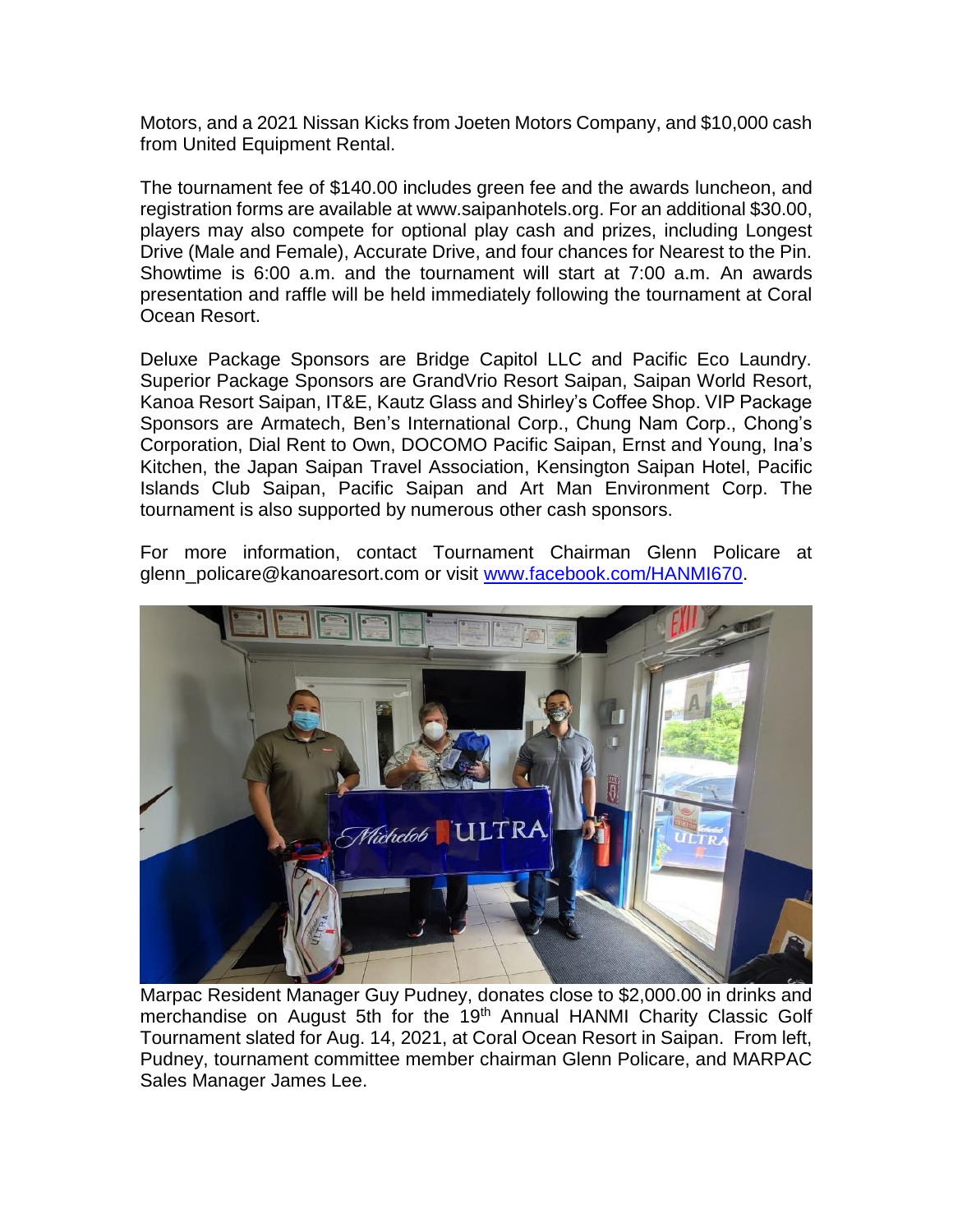

KCNM-KZMI Station Manager Bob Webb, right, donates \$2,000 in ads for the 19<sup>th</sup> Annual HANMI Charity Classic Golf Tournament slated for Aug. 14, 2021, at Coral Ocean Resort in Saipan. Also pictured is tournament committee chairman Glenn Policare.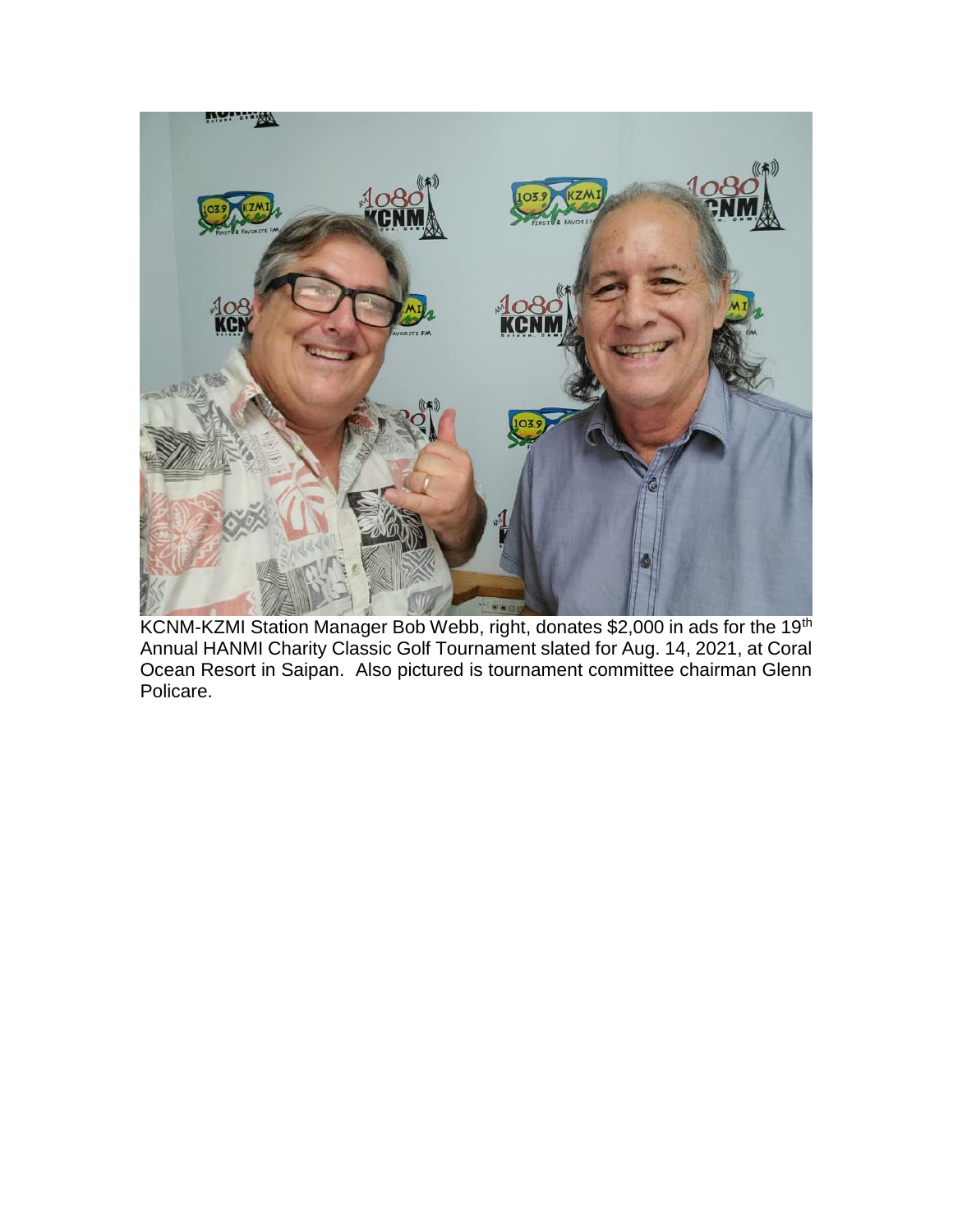

Deborah Deleon Guerrero of Joeten Ent., second right, donates over \$1,000.00 in merchandise on Aug. 3, 2021, for the 19<sup>th</sup> Annual HANMI Charity Classic Golf Tournament slated for Aug. 14, 2021, at Coral Ocean Resort in Saipan. From left, tournament committee member Catherine Perry, Kaia Travilla, tournament committee member Tony Satur, Deleon Guerrero, and Marc Mendiola.